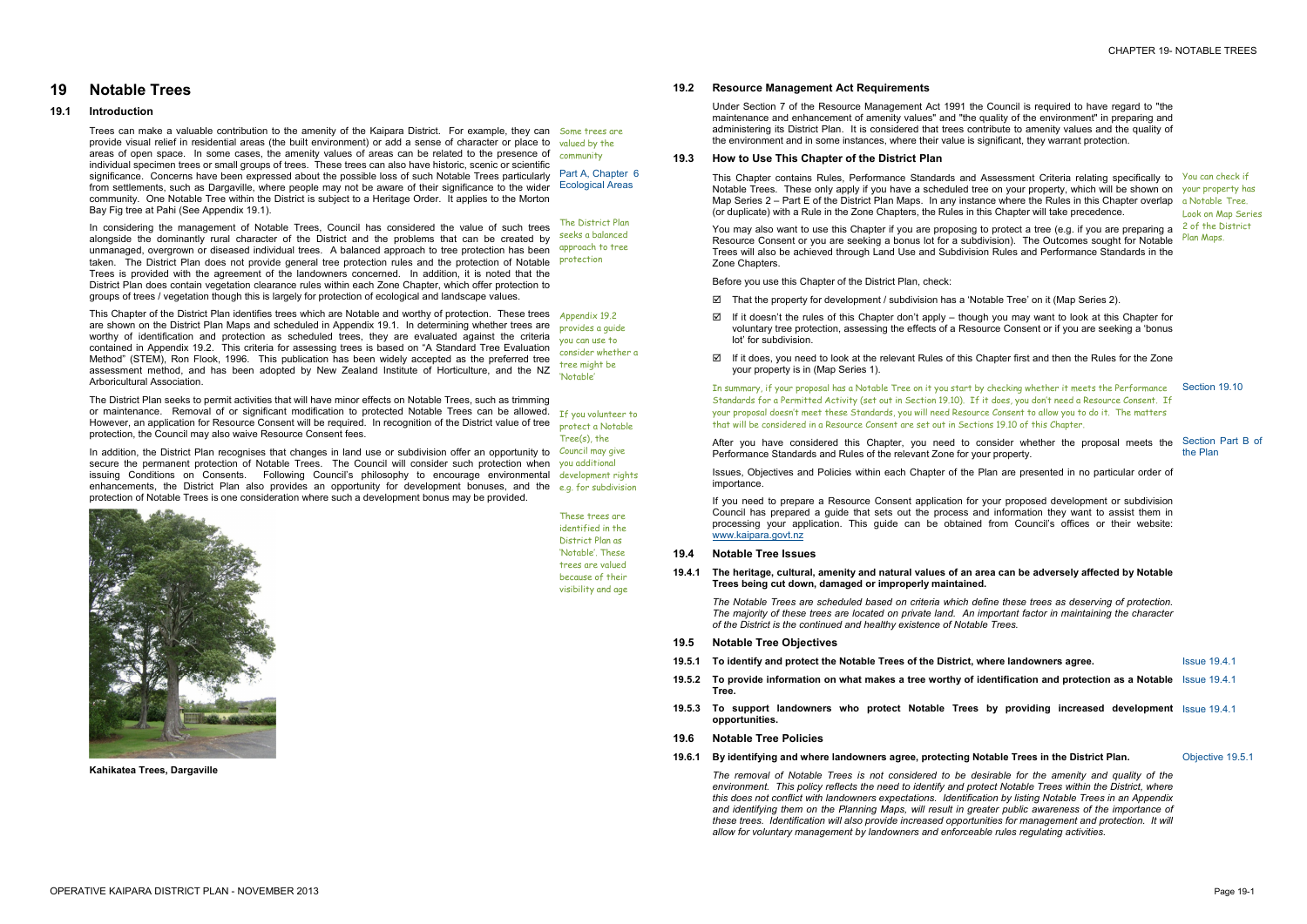| e District.                             | <b>Issue 19.4.1</b> |
|-----------------------------------------|---------------------|
| Notable Trees.                          | <b>Issue 19.4.1</b> |
| e of Notable Trees within the District. | <b>Issue 19.4.1</b> |
|                                         |                     |

19.6.2 By recognising that Notable Trees can cause unreasonable hazard to people or buildings or can Objective 19.5.1 **create unreasonable restriction on landowners' opportunities to provide for their social and economic well-being.** 

This Policy reflects the need to balance protection of Notable Trees within the District with the need to allow emergency works to be carried out without delay or to enable the removal or modification of such *trees, with appropriate consideration and issue of a Resource Consent.* 

**19.6.3 By encouraging landowners to protect Notable Trees on their land through the provision of**  Objectives 19.5.2 **information and by offering development incentives.**  and 19.5.3

*Development and other activities need to avoid adversely affecting Notable Trees and the values associated with them. The provision of information raises community awareness of the reasons for seeking to retain or protect Notable Trees and is an effective means of promoting voluntary protection.* 

#### **19.7 Notable Tree Methods**

The above Policies will be implemented through the following Methods:

- **19.7.1 District Plan Methods**
- 19.7.1.1 The Plan includes a schedule of Notable Trees and the items listed in this schedule are shown on **Map Series Two.**
- **19.7.1.2 The District Plan provides guidance and information on the criteria that make a tree worthy of protection as a Notable Tree (contained in Appendix 19.2).**
- 19.7.1.3 Rules are provided in the District Plan to manage the effects of activities which have the potential **to adversely affect Notable Trees or their values.**
- **19.7.1.4 Rules provide opportunities for increased development rights (sites for Preservation of Natural and Cultural Heritage), where permanent protection of a Notable Tree is offered by an applicant as part of a subdivision process.**
- **19.7.1.5 Require, where appropriate, Notable Trees to be protected by covenant or other similar instruments as conditions of Subdivision Consent.**
- **19.7.2 Other Methods**
- **19.7.2.1 Providing development incentives to landowners who adopt voluntary measures to protect Notable Trees.**
- **19.7.2.2 Educational material/guidelines that demonstrate methods for avoiding, remedying or mitigating potential adverse effects of subdivision and development.**
- 19.7.2.3 Where any person wishes to permanently protect a Notable Tree, and in doing so is required to **make application to the Council, consideration will be given to the waiving of application fees (pursuant to Section 36 of the Resource Management Act).**

#### **19.7.3 Alterations to the Schedule**

The Council may add to the schedule of Notable Trees, when it is advised of new items, provided that:

- a) There is proof of consultation with the owner of the land on which the proposed Notable Tree is located and the landowner(s) has(have) confirmed they do not oppose scheduling;
- b) An evaluation undertaken by a suitably qualified arborist is provided (Based on the Standard Tree Evaluation Method (STEM) criteria in Appendix 19.2 and the Standard Tree Evaluation Method Evaluation Form in Appendix 19.3);
- c) Adequate mapping is carried out; and
- d) An evaluation is undertaken, including consideration of Factors 3 and 4 of the Standard Tree Evaluation Method criteria, and it is confirmed that the tree does not pose a potential nuisance to the public or neighbouring properties (e.g. that it does not unduly interfere with any neighbour's eniovment and use of their land or the public's health, safety, or welfare). Chapter 23

Notable Trees may be added to the District Plan through Plan Changes. Plan Changes to update schedules will be undertaken at a minimum of every two years to update records from information received by Council within that two year period.

- **19.8 Notable Tree Outcomes**
- **19.8.1 The identification and protection of Notable Trees within the District Strict. <b>The District**
- **19.8.2** Avoidance of the unnecessary loss or damage of identified
- **19.8.3 Increased public awareness of the values and the existence of Notable Trees within the District.** Issue 19.4.1

### **19.9 Notable Tree Rules**

Activities affected by this Chapter of the District Plan must comply both with the rules in this Chapter, and with the relevant Standards applying to the Zone in which the activity is located (see Part B – Land Use).

Note 1: Within the Subdivision Rules in the Zone Chapters, there is provision of increased development rights where protection of a Notable Tree is offered by an applicant as part of a subdivision process.

#### **19.9.1 Permitted Activities**

The following activities shall be Permitted Activities under this Chapter: Remember, you also need to consider whether a proposal complies with the Rules under the Zone a) Any activity complying with the Performance Standards set out in Section 19.10 of this Chapter.

- 
- **19.9.2 Controlled Activities**

There are no Controlled Activities in this Chapter.

**19.9.3 Restricted Discretionary Activities** 

The following shall be Restricted Discretionary Activities under this Chapter: a) Any activity which does not comply with Performance Standards listed in Rule 19.10 of this Chapter

and is listed as a Restricted Discretionary Activity.

### **19.9.4 Discretionary Activities**

The following shall be Discretionary Activities under this Chapter:

a) Any activity which does not comply with Performance Standards listed in Rule 19.10 and is listed as a Discretionary Activity.

The Council may impose Conditions of Consent on a Discretionary Activity or it may refuse consent to the application. Applications for Discretionary Activities will be assessed against, but not restricted to, the assessment criteria listed in Sections 19.10 of this Chapter.

A Discretionary Activity application provides an opportunity that is less cumbersome than a Plan change to destroy an item which has protected status. However, the evaluation of applications must take into account both the tests of Section 104 of the Resource Management Act 1991 and the considerations that led to the initial listing.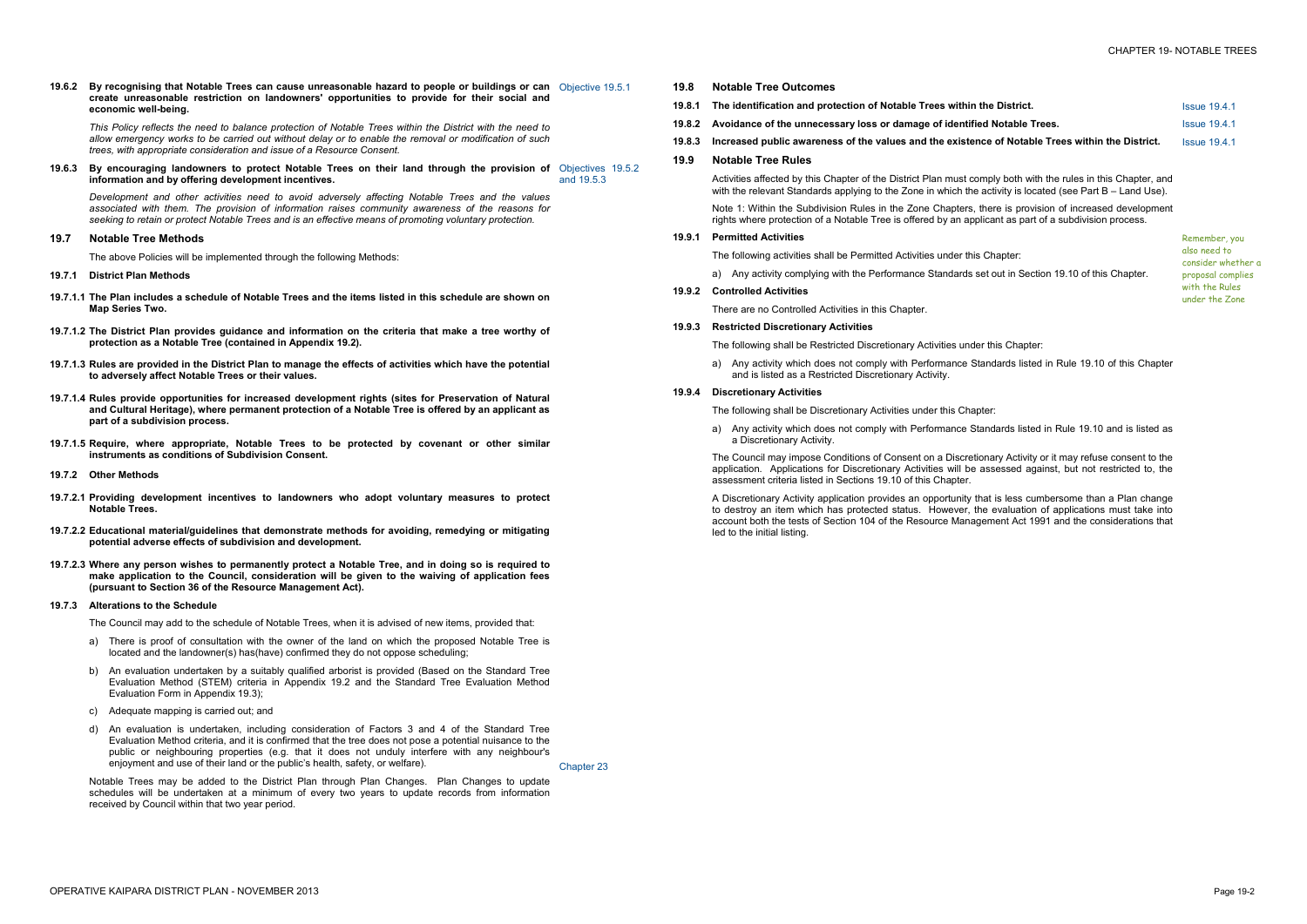le, **Council** will have regard to the following matters when

I) Plan relating to **Notable Trees**:

to the point of causing nuisance including any significant sidences and the extent to which minor *alteration* / pruning

ignificant inconvenience to residents in the vicinity due to

icluding potential for falling branches, the possibility of high or potential damage to residential **buildings** due to root

er and/or occupier of the *site* of not authorising the work to ociated relief which may be available;

eir cultural or historic significance and the interest shown by /their future *maintenance*; and

ticality of alternatives to its removal or damage including

le, **Council** will have regard to the following matters when

I Plan relating to **Notable Trees**;

k and its *effect* on the values of the tree;

er and/or occupier of the *site* of not authorising the work to ociated relief which may be available;

Illing the extent, and timing of any works and associated protective measure satisfactory completion;

eir cultural or historic significance and the interest shown by /their future *maintenance*; and

lity of alternatives.

ule, **Council** has restricted its discretion over the following application for Resource Consent:

k and its *effect* on the values of the tree;

to the point of causing nuisance including any significant sidences and the extent to which minor *alteration* / pruning

significant inconvenience to residents in the vicinity due to

icluding potential for falling branches, the possibility of high or potential damage to residential **buildings** due to root

er and/or occupier of the *site* of not authorising the work to ociated relief which may be available;

lling the extent, and timing of any works and associated ensure satisfactory completion;

### **19.10 Permitted Activity Performance Standards**

| Rule    | <b>Parameter</b>                                                                                                 | <b>Permitted Activity Performance Standard</b>                                                                                                                                                                                                                                                                                                                                                                                                                                                                                                                                                                                                                                                                                                                                                                                                                                                                                                                                                | <b>Activity Status if the</b><br>Activity does<br>not<br>meet<br>the<br><b>Performance</b><br><b>Standard</b> | <b>Assessment Criteria</b>                                                                                                                                                                                                                                                                                                                                                                                                                                                                                                                                                                                                                                                                                                                                                                                                 |
|---------|------------------------------------------------------------------------------------------------------------------|-----------------------------------------------------------------------------------------------------------------------------------------------------------------------------------------------------------------------------------------------------------------------------------------------------------------------------------------------------------------------------------------------------------------------------------------------------------------------------------------------------------------------------------------------------------------------------------------------------------------------------------------------------------------------------------------------------------------------------------------------------------------------------------------------------------------------------------------------------------------------------------------------------------------------------------------------------------------------------------------------|---------------------------------------------------------------------------------------------------------------|----------------------------------------------------------------------------------------------------------------------------------------------------------------------------------------------------------------------------------------------------------------------------------------------------------------------------------------------------------------------------------------------------------------------------------------------------------------------------------------------------------------------------------------------------------------------------------------------------------------------------------------------------------------------------------------------------------------------------------------------------------------------------------------------------------------------------|
| 19.10.1 | Removal<br>of<br>a<br><b>Notable Tree</b>                                                                        | Removal of a Notable Tree is a Permitted Activity if;<br><b>Council</b> has confirmed the tree is dead; or<br>a)<br>It is required for emergency work to:<br>b)<br>Safeguard life or habitable <b>buildings</b> from immediate danger (as confirmed by a<br>qualified arborist); or<br>To maintain or restore utilities, including networks for energy, telecommunications and<br>transport (as confirmed by the relevant Network Utility Operator or other suitably<br>qualified engineer).                                                                                                                                                                                                                                                                                                                                                                                                                                                                                                  | <b>Discretionary Activity</b>                                                                                 | Where an activity is not permitted by this Rule, o<br>considering an application for Resource Consent:<br>The Objective and Policies of the District Pla<br>The extent to which the tree has grown to<br>$\vert \vert$<br>loss of sunlight or daylight to nearby resider<br>will not or has not ameliorated the problem;<br>The extent to which the tree causes signif<br>III)<br>seasonal leaf loss;<br>The likely threat to nearby residents, includ<br>IV)<br>winds destabilising the tree, or actual or p<br>growth;<br>The financial consequences to the owner are<br>V)<br>be carried out and the nature of any associat<br>The value of the tree(s) including its / their c<br>VI).<br>an organisation to contribute towards its/their<br>The need for the works and the practicali<br>VII)<br>possible relocation. |
| 19.10.2 | <b>Activities Near</b><br>a<br><b>Notable Tree</b>                                                               | Construction or alteration of a structure, excavation, filling or formation of new impermeable<br>surfaces near a Notable Tree is a Permitted Activity if:<br>It does not occur within the area covered by the <i>drip line</i> of any Notable Tree listed in<br>a)<br>Appendix 19.1 and shown on Map Series 2 (irrespective of any legal <b>boundary</b> , fence or<br>structure).                                                                                                                                                                                                                                                                                                                                                                                                                                                                                                                                                                                                           | <b>Discretionary Activity</b>                                                                                 | Where an activity is not permitted by this Rule, o<br>considering an application for Resource Consent:<br>The Objective and Policies of the District Pla<br>i)<br>The nature, extent and timing of the work and<br>ii)<br>The financial consequences to the owner are<br>iii)<br>be carried out and the nature of any associat<br>The need to impose conditions controlling<br>IV)<br>protective measures including a bond to ensi<br>The value of the tree(s) including its/their cu<br>V)<br>an organisation to contribute towards its/their<br>vi) The need for the works and the practicality o                                                                                                                                                                                                                        |
| 19.10.3 | <b>Trimming</b><br>and<br>Maintenance<br>of a<br><b>Tree</b><br><b>Notable</b><br>(including<br>emergency works) | The trimming and <i>maintenance</i> of a <b>Notable Tree</b> listed in Appendix 19.1 and shown on Map<br>Series 2, is a Permitted Activity if:<br>The work is minimal and carried out by, or under the supervision of, a member of the New<br>a)<br>Zealand Arboricultural Association who has advised the Council in advance of the work to<br>be carried out (maintenance and trimming of limbs of up to 75mm in diameter);<br>The work is for the removal of dead wood or parts of the tree that are dying or suffering<br>b)<br>from an untreatable disease (as confirmed by a qualified arborist); or<br>It is required for emergency work to:<br>C)<br>Safeguard life or habitable <b>buildings</b> from immediate danger (as confirmed by a<br>$-$<br>qualified arborist); or<br>To maintain or restore utilities, including networks for energy, telecommunications and<br>transport (as confirmed by the relevant Network Utility Operator or other suitably<br>qualified engineer). | Restricted<br>Discretionary<br>(assessed on a non-<br>notified basis)                                         | Where an activity is not permitted by this Rule,<br>matters when considering and determining an app<br>The necessity for carrying out the works;<br>i)<br>The nature, extent and timing of the work and<br>ii)<br>The extent to which the tree has grown to<br>iii)<br>loss of sunlight or daylight to nearby resider<br>will not or has not ameliorated the problem;<br>The extent to which the tree causes signif<br>IV)<br>seasonal leaf loss;<br>The likely threat to nearby residents, includ<br>V)<br>winds destabilising the tree, or actual or p<br>growth;<br>The financial consequences to the owner ar<br>Vİ)<br>be carried out and the nature of any associat<br>The need to impose conditions controlling<br>VII)<br>protective measures including a bond to ensi                                             |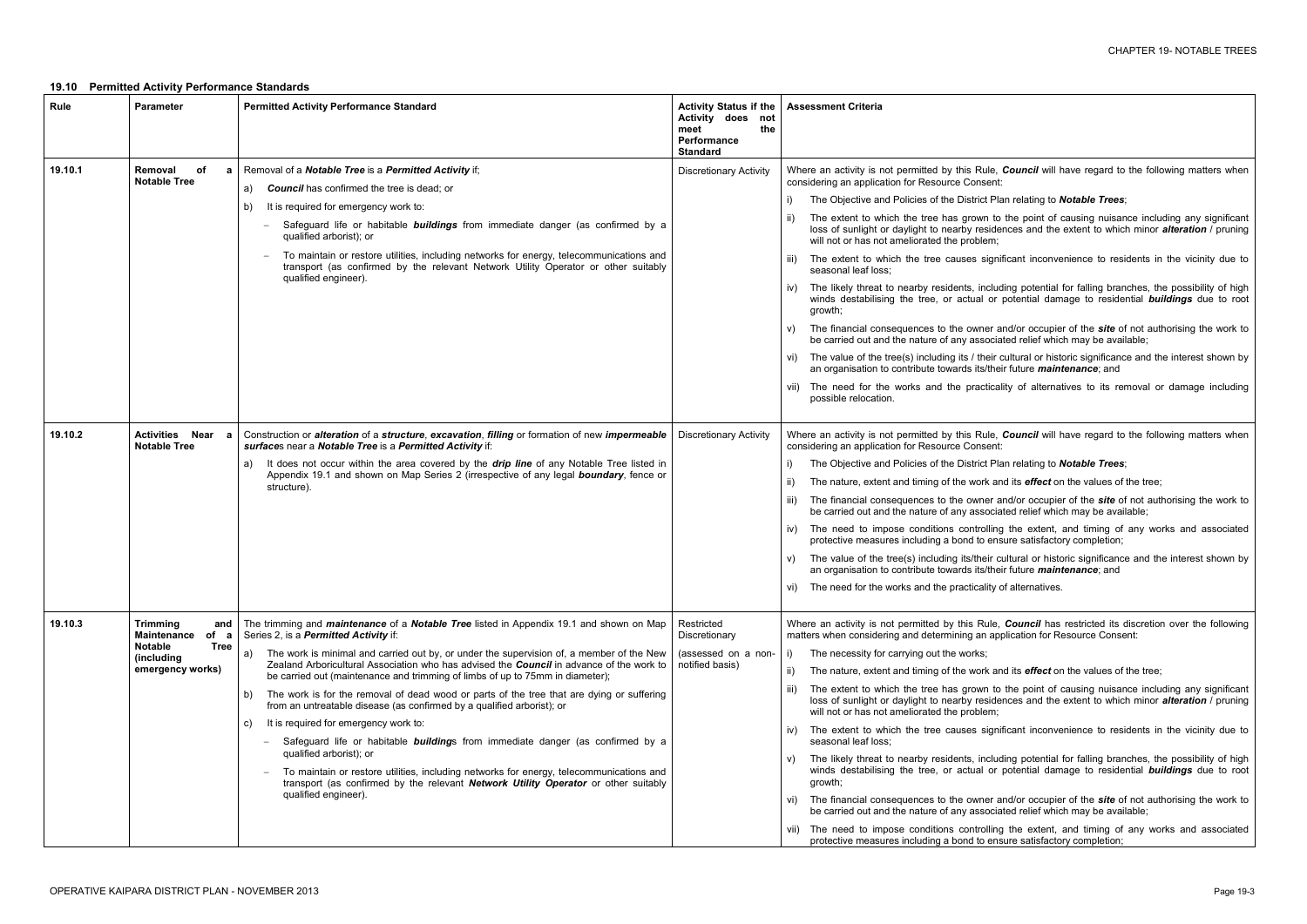viii) The value of the tree(s) including its / their cultural or historic significance and the interest shown by

orm, its health and its intrinsic and heritage values;

ks will detract from any qualities for which the tree has been

employed; and t Plan relating to **Notable Tree**s.

| Rule | Parameter | <b>Permitted Activity Performance Standard</b> | Activity Status if the   Assessment Criteria<br>Activity does not<br>the<br>meet<br>Performance<br>Standard |                                                                                                                                                                     |
|------|-----------|------------------------------------------------|-------------------------------------------------------------------------------------------------------------|---------------------------------------------------------------------------------------------------------------------------------------------------------------------|
|      |           |                                                |                                                                                                             | viii) The value of the tree(s) including its / their cultural or historic signific<br>an organisation to contribute towards its / their future <i>maintenance</i> ; |
|      |           |                                                |                                                                                                             | The effect on the integrity of the tree's form, its health and its intrinsion<br>ix)                                                                                |
|      |           |                                                |                                                                                                             | The degree to which the proposed works will detract from any quali<br>scheduled;                                                                                    |
|      |           |                                                |                                                                                                             | xi) The extent of work and the method to be employed; and                                                                                                           |
|      |           |                                                |                                                                                                             | xii) The Objective and Policies of the District Plan relating to <b>Notable Tr</b>                                                                                  |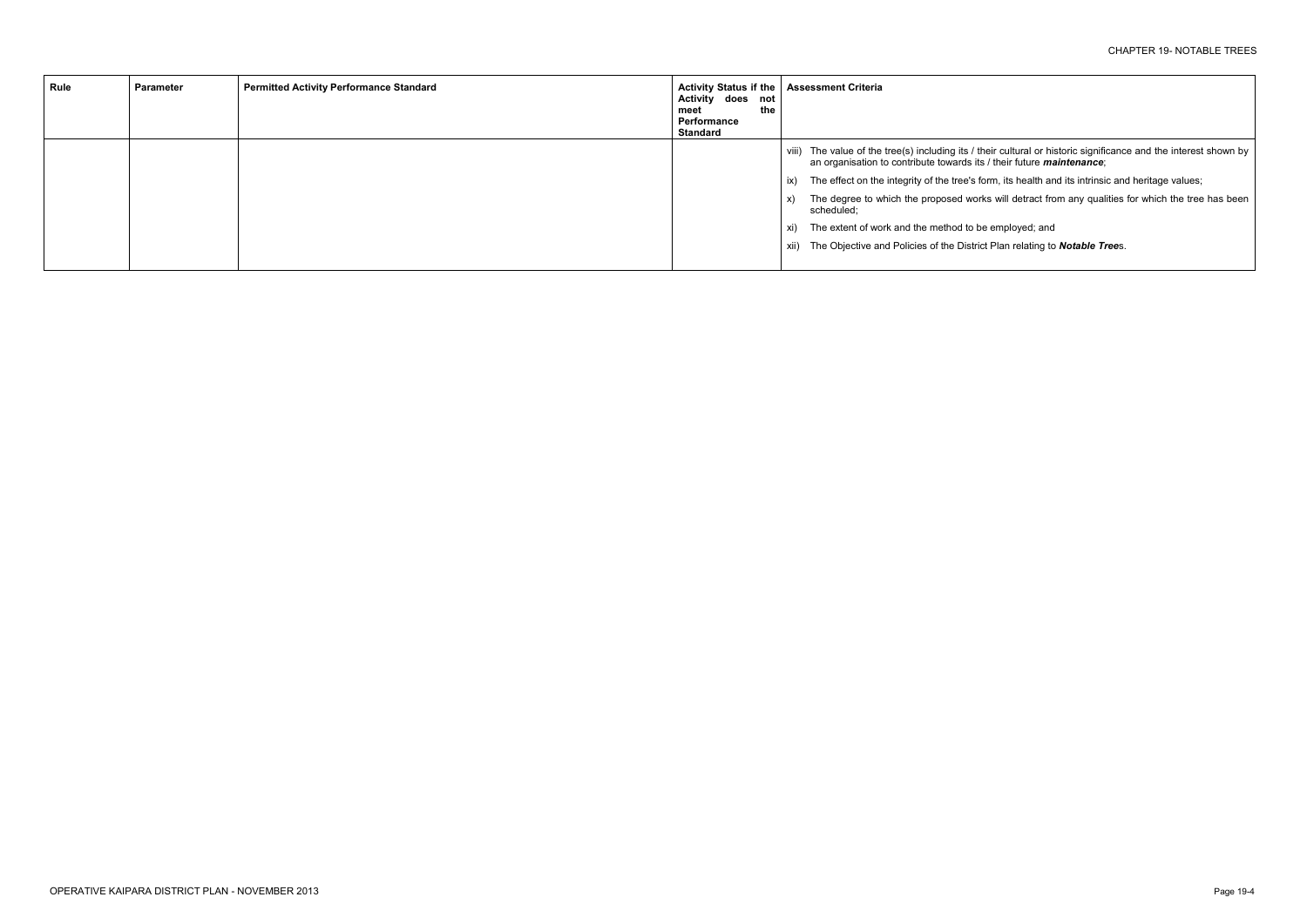# **Appendix 19.1: Schedule of Notable Trees**

## *This schedule is subject to landowner consent to inclusion of any trees on their property*

| <b>Reference</b> | Map      | <b>Item</b>                 | Location                            | <b>STEM Ranking</b> |
|------------------|----------|-----------------------------|-------------------------------------|---------------------|
| T <sub>1</sub>   | 9,10,35  | Stand of Plane Trees        | Selwyn Park, Dargaville             | 150                 |
| T <sub>2</sub>   | 9,36     | <b>Several Native Trees</b> | 84 Normanby St. Dargaville          | 150                 |
| T <sub>3</sub>   | 9,36,37  | 1 Rimu, 1 Karaka            | Hokianga Rd, Dargaville             | 165                 |
| T <sub>4</sub>   | 9,36,37  | 1 Norfolk Pine              | 68-72 Normanby St. Dargaville       | 174                 |
| T5               | 13,40    | 1 Norfolk Pine              | Norton St. Te Kopuru                | 177                 |
| T6               | 23,26,59 | Stand of Norfolk Pines      | Foreshore, Tinopai                  | 180                 |
| T7               | 19,46    | Norfolk Pines               | Pahi Domain                         | 198                 |
| T8               | 9,37,38  | Stand of Kahikatea          | Memorial Park, Dargaville           | 201                 |
| T9               | 19,46    | Morton Bay Fig              | Pahi Domain                         | 228                 |
| T <sub>10</sub>  | 9,37     | Group of Phoenix Palms      | Victoria Street (Band Rotunda site) | 189                 |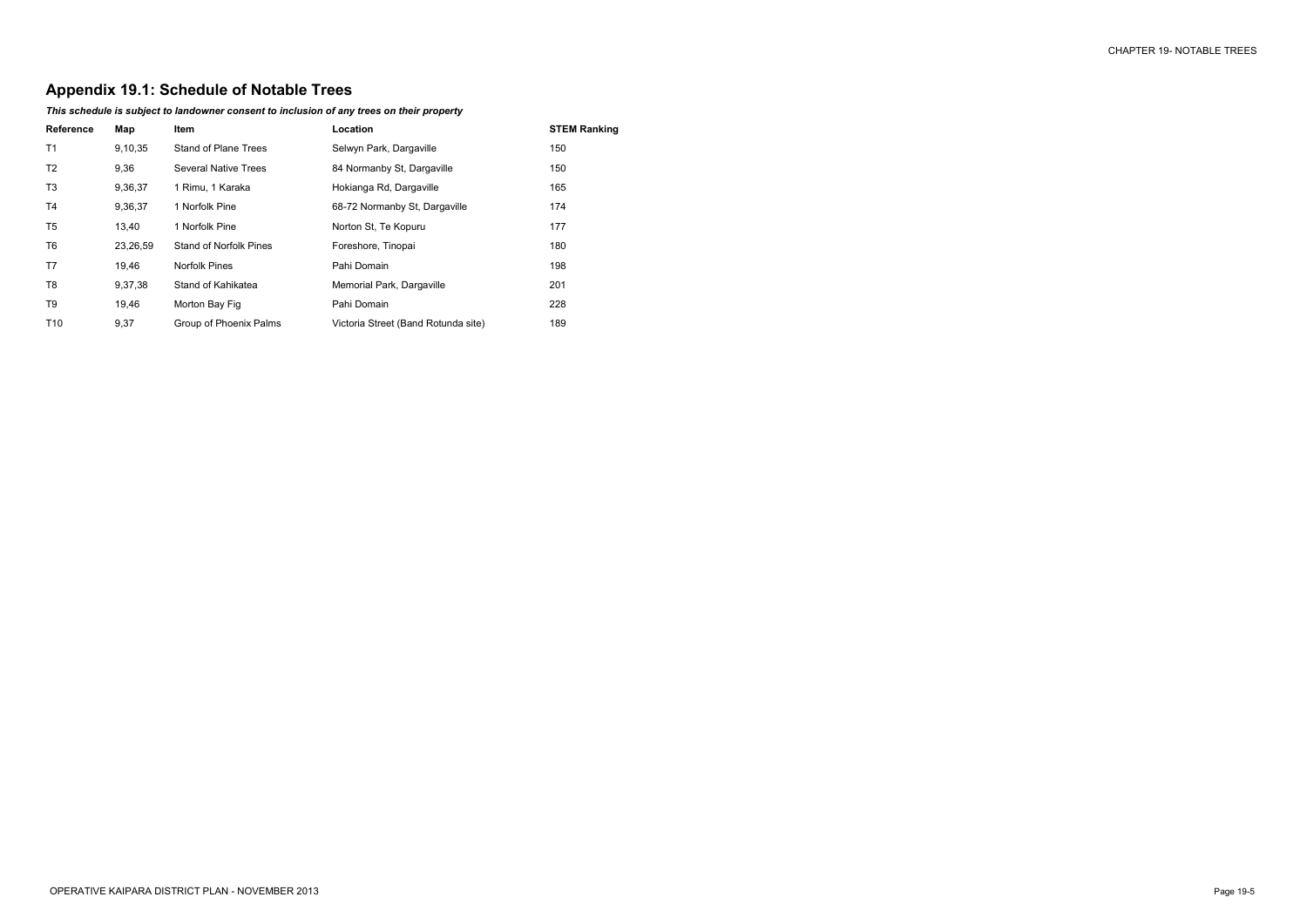# **Appendix 19.2: Criteria for Assessing Trees**

Council has based the criteria for assessing trees on A Standard Tree Evaluation Method (STEM), Ron Flook, 1996. Selection and listing of Notable Trees in this District Plan has taken into account the following factors:

a) Form

- The tree should have good form, be reliable in structure and a good example of the species.
- b) Occurrence of the Species

How common or rare the tree is within the District, Regional and National context.

c) Vitality

The assessment of the health of the tree.

d) Function

The physical and ecological functioning and contribution of the tree. This factor also includes recognition of the local adverse effects of the tree.

e) Age

The loss of a mature tree leaves a time lapse before another tree will fulfil similar functions and achieve the same values. This factor also recognises the tree's natural life expectancy.

f) Stature

The height and canopy spread of a tree can have a significant influence on its visual impact.

g) Visibility

The amenity value of the tree and its accessibility to the public.

h) Proximity of Other Trees

The singularity of a tree can be more important than a group of trees.

i) Role in Setting

The visual and spatial qualities surrounding the tree in its setting. Many trees are significant landmarks in the District.

j) Climatic Influence

The influence of a tree on the microclimate, e.g. shade, shelter and temperature control.

k) Feature

Trees of exceptional proportions, or tree forms of special interest.

l) Historic

The association of the tree with historic events, people and significant periods in the development of the District.

m) Scientific and Botanical

The significance of the tree in a scientific or botanical context, having particular regard to rarity, representativeness and endemism. This factor also recognises trees of unusual genetic or morphological form.

Each of the 13 factors is scored out of a possible 27 points. For example, a tree which is assessed as having excellent vitality would be given 27 points and a tree assessed as having poor vitality would be given 3 points. A total score is then calculated for each tree, in accordance with the Council's Standard Tree Evaluation Method.

Trees scoring 150 points or greater are listed considered suitable to be included as a Notable Trees in Appendix 19.1 of this Plan (subject to landowner consent to their inclusion and other matters identified in Section 19.7.3 of this Chapter).